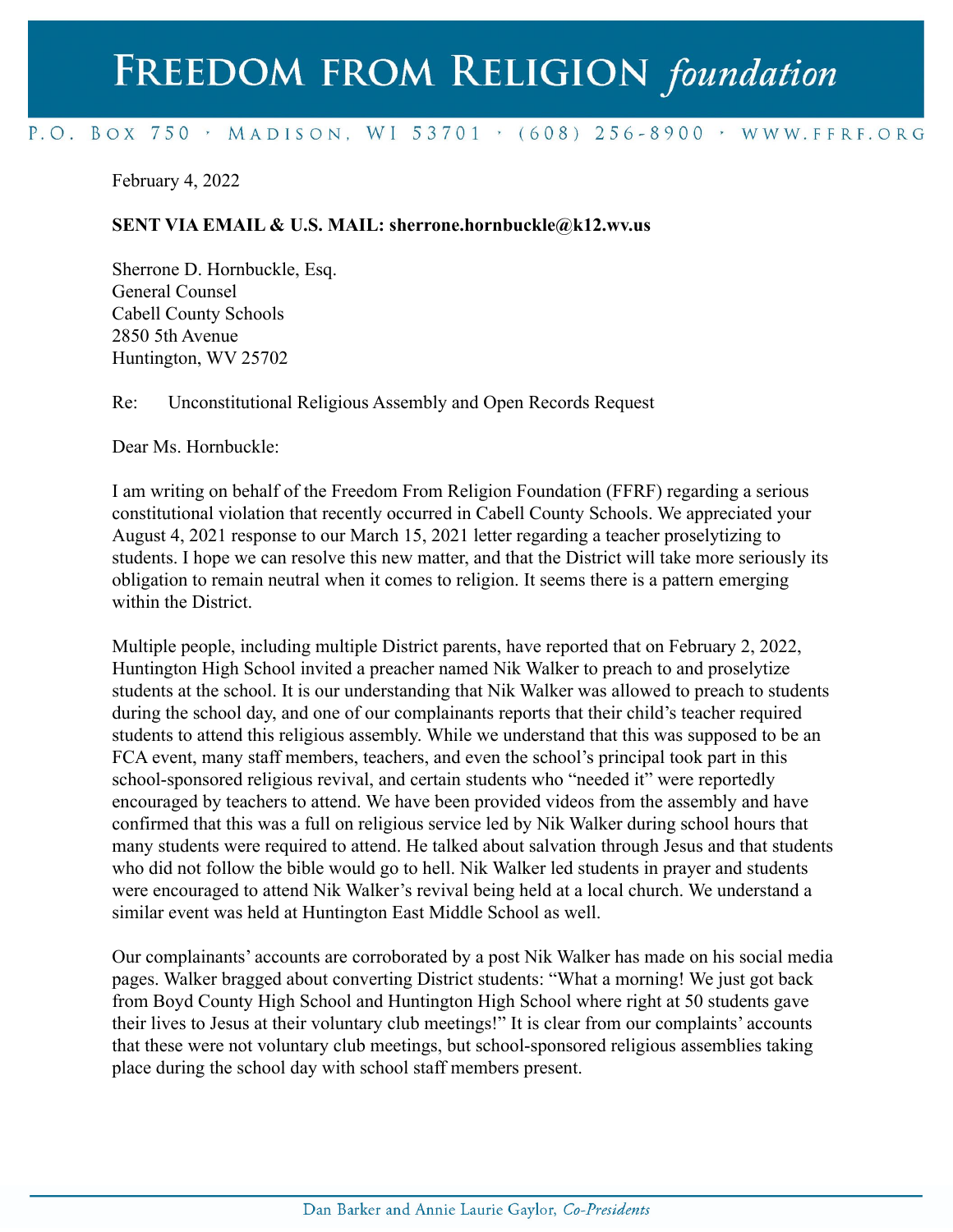Please see the enclosed screenshots.

Nik Walker is the head of Nik Walker Ministries, a traveling evangelistic ministry based in Summersville, West Virginia. The purpose of Nik Walker Ministries is "to bring the fullness of God's Spirit back to the 21st century church, expose young people to the saving power of Jesus Christ, to show people what God sees when He looks upon them. The heart of our ministry is bringing revival and fervor back to the body of Christ."<sup>1</sup>

The District must immediately cease allowing religious leaders to utilize its public schools to proselytize and recruit students. Public schools are not an appropriate place for outside adults to convince students to attend their church. This recruitment constitutes "a utilization of the tax-established and tax-supported public school system to aid religious groups to spread their faith." *McCollum v Bd. of Ed*., 333 U.S. 203, 210 (1948).

It is inappropriate and unconstitutional for the District to offer religious leaders unique access to preach and proselytize students during school hours on school property. No outside adults should be provided carte blanche access to minors—a captive audience—in a public school. This predatory conduct is inappropriate and should have raised many red flags. The District cannot allow its schools to be used as recruiting grounds for churches. It is well settled that public schools may not advance or promote religion. *See generally*, *Lee v. Weisman*, 505 U.S. 577 (1992); *Wallace v. Jaffree*, 472 U.S. 38 (1985); *Epperson v. Arkansas,* 393 U.S. 97 (1967); *Sch. Dist. of Abington Twp. v. Schempp,* 374 U.S. 203 (1963); *Engel v. Vitale*, 370 U.S. 421 (1962); *McCollum*, 333 U.S. 203.

Allowing evangelical pastors regular, or even one-time, access to proselytize and recruit students for religious activities is a violation of the Establishment Clause. The courts have protected public school students from overreaching outsiders in similar situations. *See, e.g., Berger v. Rensselaer School District,* 982 F.2d 1160 (7th Cir. 1993) (holding that distribution of bibles by Gideons in school violated Establishment Clause). Courts have granted injunctions against schools for their complacency in such situations. *See, e.g., Roark v. South Iron R-1 Sch. Dist*. 540 F. Supp.2d 1047, 1059 (E.D. Mo., 2008); *upheld in relevant part by* 573 F.3d 556, (8th Cir. 2009) (holding that school policy allowing evangelical Christian organizations to distribute bibles in school violated Establishment Clause).

The District cannot allow non-school persons to treat schools as a recruiting ground for their religious mission. It demonstrates an unlawful preference not only for religion over non-religion, but also Christianity over all other faiths. Public schools have a constitutional obligation to remain neutral toward religion. When a school allows church representatives to recruit students for the church, it has unconstitutionally entangled itself with a religious message—in this case, a Christian message. This practice alienates those non-Christian students, teachers, and members of the public whose religious beliefs are inconsistent with the message being disseminated by the school, including the 38% of millennials who are nonreligious.<sup>2</sup>

<sup>1</sup> https://www.nwministries.com/about/

<sup>2</sup> Robert P. Jones & Daniel Cox, *America's Changing Religious Identity*, PUBLIC RELIGION RESEARCH INSTITUTE (Sept. 6, 2017), *available at* www.prri.org/wp-content/uploads/2017/09/PRRI-Religion-Report.pdf.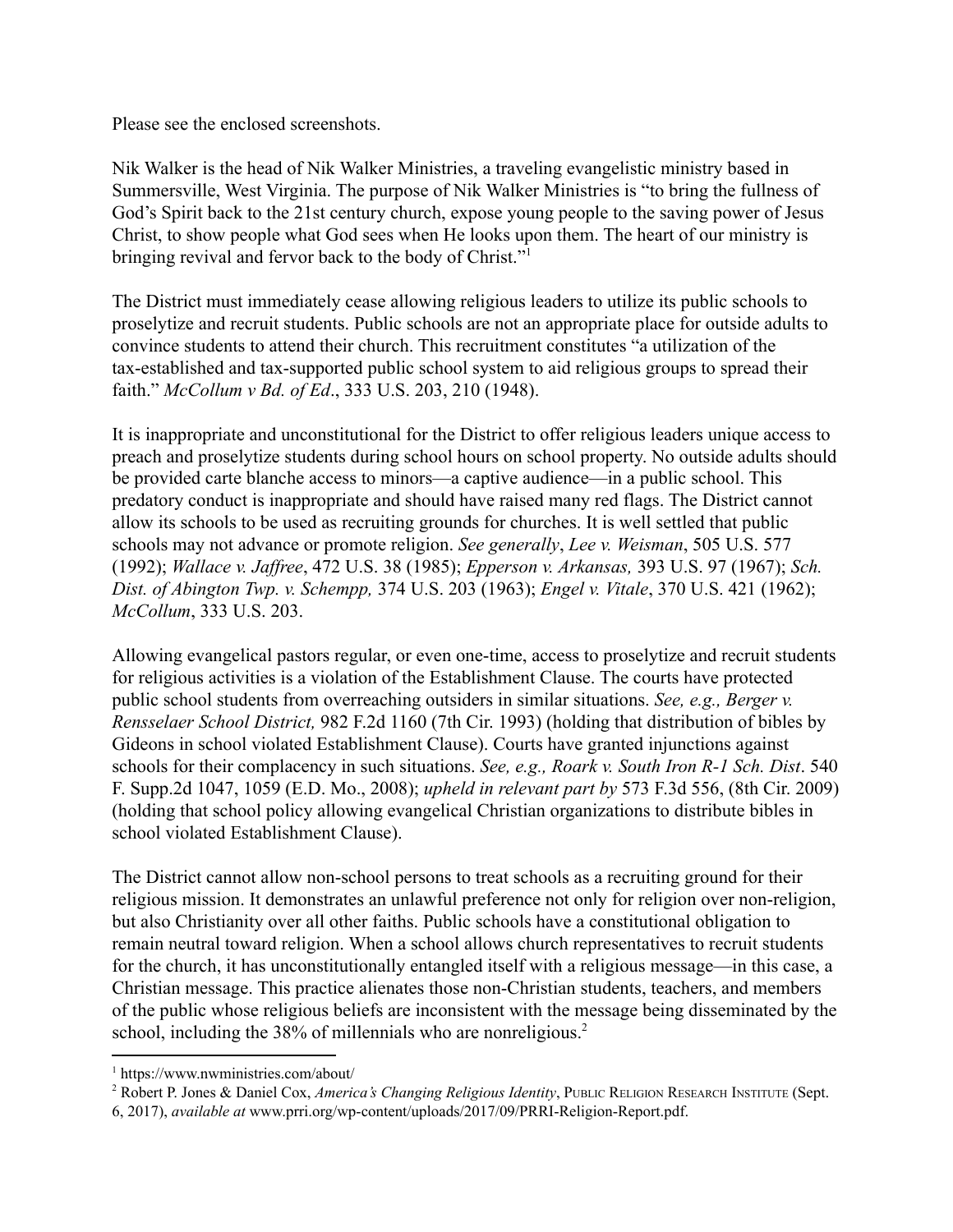Public schools have an obligation to stay separate from religion because "the preservation and transmission of religious beliefs and worship is a responsibility and a choice committed to the private sphere." *Santa Fe Indep. Sch. Dist. v. Doe*, 530 U.S. 290, 310 (2000) (quoting *Lee*, 505 U.S. 577, 589 (1992)). Students are young, impressionable, and vulnerable to social pressure, particularly pressure exerted by an adult. This practice usurps the authority of parents, some of whom surely do not want their children approached by religious leaders while they are in school.

We understand that some District administrators are claiming that this was a permissible, voluntary event held by the Fellowship of Christian Athletes. This was clearly not the case. Even if it were voluntary, a religious revival taking place during the school day violates the Establishment Clause, and courts have summarily rejected arguments that voluntariness excuses a constitutional violation. *See Lee*, 505 U.S. at 596 ("It is a tenet of the First Amendment that the State cannot require one of its citizens to forfeit his or her rights and benefits as the price of resisting conformance to state-sponsored religious practice."); *Schempp*, 374 U.S. at 288 (Brennan, J., concurring) ("Thus, the short, and to me sufficient, answer is that the availability of excusal or exemption simply has no relevance to the establishment question"); *Mellen v. Bunting*, 327 F.3d 355, 372 (4th Cir. 2003) ("VMI cannot avoid Establishment Clause problems by simply asserting that a cadet's attendance at supper or his or her participation in the supper prayer are 'voluntary.'"); *Jager v. Douglas County Sch. Dist.*, 862 F.2d 825, 832 (11th Cir. 1989), *cert.* denied, 490 U.S. 1090 (1989) ("... whether the complaining individual's presence was voluntary is not relevant to the Establishment Clause analysis . . . The Establishment Clause focuses on the constitutionality of the state action, not on the choices made by the complaining individual.").

We ask that the District immediately investigate this complaint and ensure that Mr. Walker, or any other religious leaders, are no longer allowed to proselytize to students on school property during the school day. The District should also consider reprimanding those staff members involved with allowing this school-sponsored religious worship services to take place. At the very least, all District staff members should be reminded of their constitutional obligations as public school employees given the pattern of school-sponsored proselytizing in the District. Please inform us promptly in writing of the steps the District takes to remedy this serious constitutional violation.

#### **Open Records Request**

Pursuant to the West Virginia Freedom of Information Act (West Virginia Code § 29B -1-3), I request the following:

Any records related to Nik Walker Ministries and the worship events held at Huntington High School and Huntington East Middle School, including but not limited to:

- a. Any contracts or agreements between the District and Nik Walker,
- b. Any records (including emails, brochures, letters, etc.) received by District staff from Nik Walker,
- c. Any records (including emails, letters, etc.) sent by District staff to Nik Walker,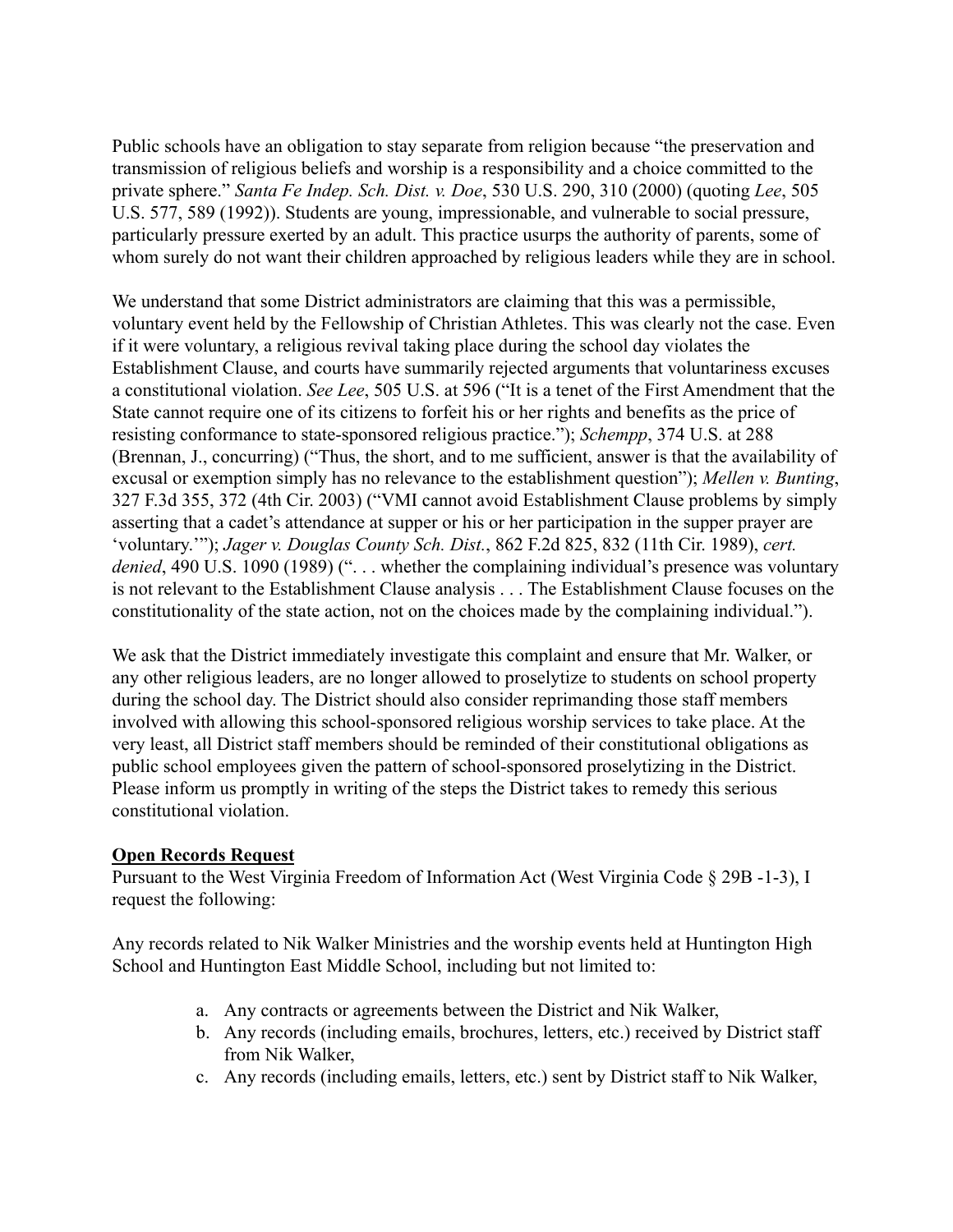- d. Any records (including emails, brochures, letters, etc.) sent to or from District staff regarding this event,
- e. Any other records in the District's possession regarding Nik Walker's presence at Huntington High School on February 2, 2022 and Huntington East Middle School on February 1, 2022.

Per West Virginia law, I respectfully request these copies within five (5) days. If you choose to deny the request, please respond in writing and state the statutory exception authorizing the withholding of all or part of the public record and the name and title or position of the person responsible for the denial.

If any of these records are available through electronic media, they may be e-mailed to **chris@ffrf.org**. If I can provide any clarification that will help expedite your attention to my request, please contact me at (608) 256-8900.

Thank you for your time and attention to this matter.

Sincerely,

Christopher Line Staff Attorney Freedom From Religion Foundation

Enclosures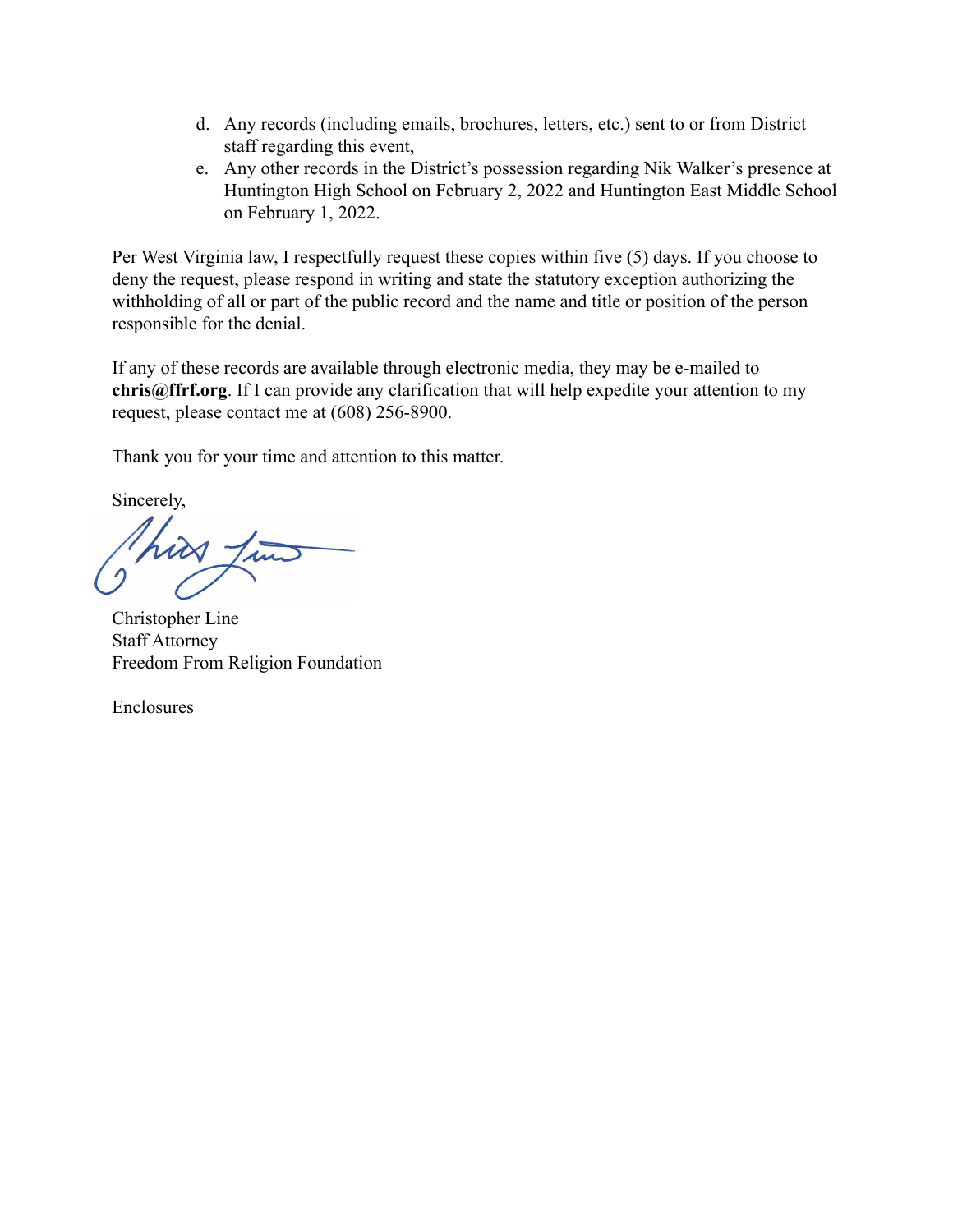

**Nik Walker Ministries** February 1 at 12:08 PM · →

# FIRST OF MANY SCHOOLS!

We just got back from Huntington East Middle School where we had the opportunity to speak with the school's FCA in a voluntary meeting! 101 students left the gym with Jesus! In awe of the saving power of Jesus!

## See you tonight @ 7pm at Christ Temple Church!